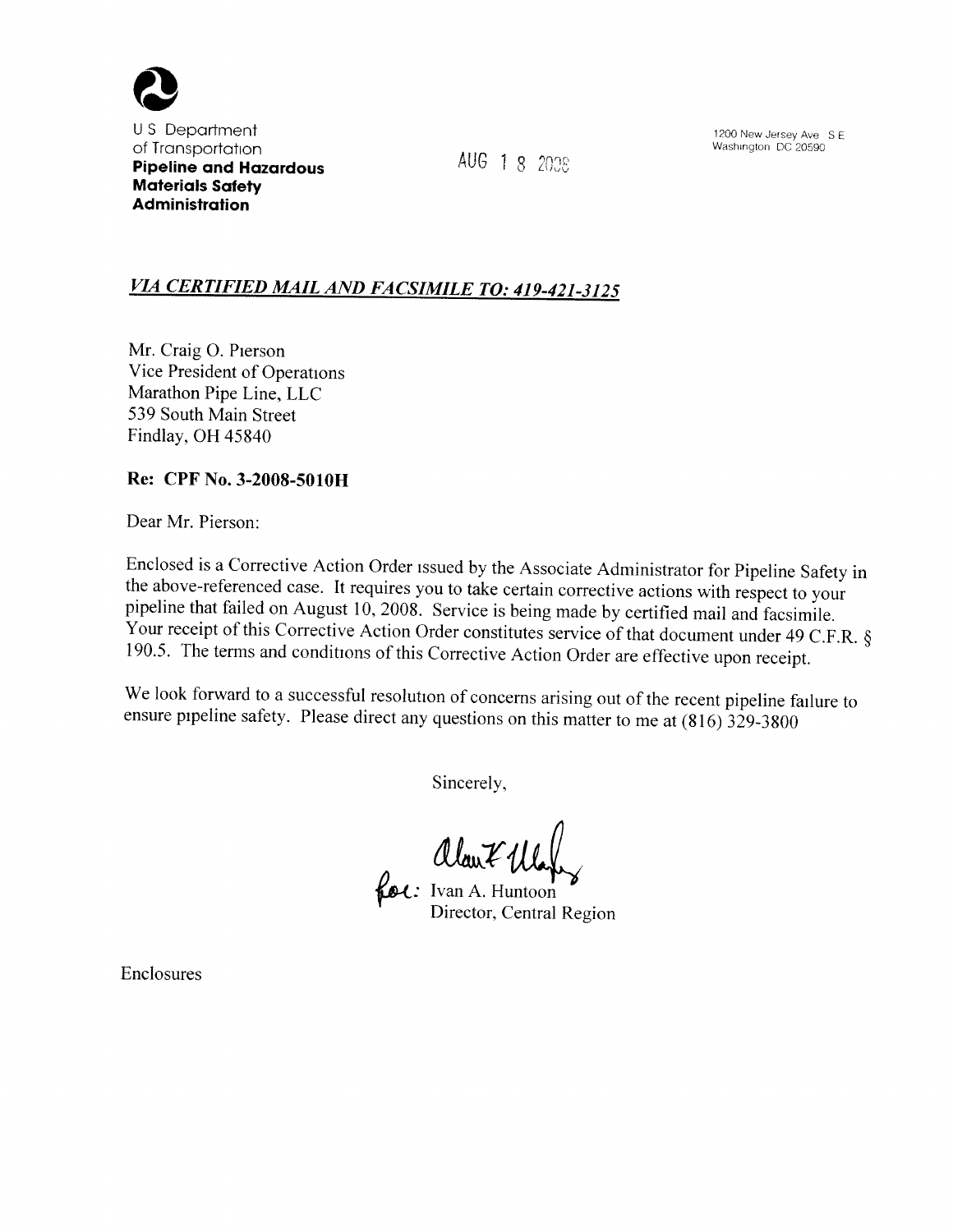## **U.S. DEPARTMENT OF TRANSPORTATION** PIPELINE AND HAZARDOUS MATERIALS SAFETY ADMINISTRATION OFFICE OF PIPELINE SAFETY WASHINGTON, D.C. 20590

In the Matter of

Marathon Pipe Line, LLC,

Respondent.

CPF No. 3-2008-5010H

## CORRECTIVE ACTION ORDER

#### Purpose and Background

This Corrective Action Order is being issued, under authority of 49 U.S.C.  $\S$  60112, to require Marathon Pipe Line, LLC (Marathon or Respondent), to take necessary corrective actions to protect the public, property, and the environment from potential hazards associated with a failure involving Respondent's hazardous liquid pipeline.

On August 10, 2008, a failure occurred on Respondent's interstate crude oil pipeline running approximately 138 miles from Patoka, Illinois, to Owensboro, Kentucky. The site of the failure was near Golden Gate, Illinois, and resulted in the release of 5, 000 barrels of crude oil. The cause of the failure has not yet been determined. Pursuant to 49 U S.C.  $\S$  60117, the Pipeline and Hazardous Materials Safety Administration (PHMSA) initiated an investigation of the accident.

#### **Preliminary Findings**

- On August 10, 2008 at 5:45 a.m., CDT, Respondent's Patoka to Owensboro Crude System pipeline failed at MP 52. 7, near the town of Golden Gate in Wayne County, Illinois. The pipeline runs from Patoka, Illinois, to a tank farm in Owensboro, Kentucky (hereinafter, "the Affected Segment").
- At approximately 5:45 a.m., CDT, on August 10, 2008, Respondent discovered on its SCADA system a sudden discharge pressure drop at its Johnsonville pump station and a suction pressure drop at its Albion station, Respondent immediately shut the line down. Respondent reported the accident to the National Response Center at 10:16 a.m. CDT.
- The location of the leak was discovered by aerial patrol at 8:30 a.m., CDT. Respondent closed the upstream block valve at Bernard (Milepost (MP) 44.35)) at 8:30 a.m., CDT, and closed the downstream block valve at Albion (MP 64.89) at 8:50 a.m., CDT.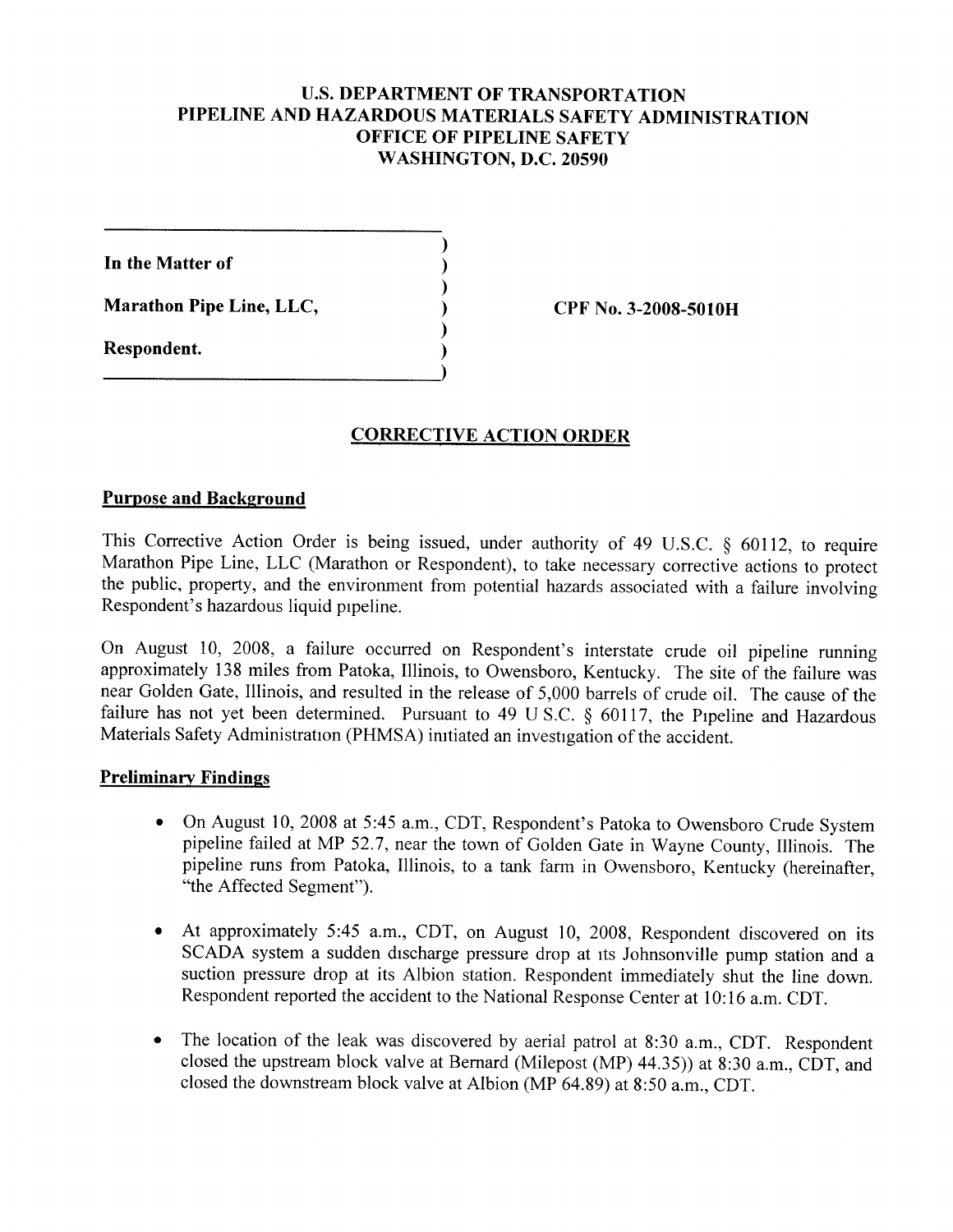- Marathon reported to PHMSA that the failure resulted in the release of approximately 5,000 barrels of crude oil. No fires, injuries, fatalities, or evacuations were reported in connection with the accident. Roads were closed in the immediate vicinity of the pipeline crossing of County Road 1100 N.
- Crude oil migrated from the spill site to a nearby creek that contained water at the time. Respondent contained the oil with booms in the creek. Environmental remediation will be necessary to clean the creek and the vegetation in the vicimty of the creek and spill site.
- <sup>~</sup>Respondent drained crude oil from the line to initiate repairs; a full joint of pipe was removed and replaced with pretested pipe The removed joint will be sent to Kiefner and Associates in Columbus, Ohio, for metallurgical analysis.
- <sup>~</sup>The cause of the failure has not yet been determined. A visual examination shows a 36 inch-long "fish-mouth shaped" rupture in the longitudinal seam at the two o' clock position.
- <sup>~</sup>The section of pipe that failed was constructed in 1968 by US Steel using the electric resistance weld (ERW) process and consisted of 20" diameter, 0.219" wall thickness, API 5LX-52 steel pipe, The portion of the Affected Segment comprised of steel manufactured by US Steel runs from MP 25 to MP 65. The pipe located at the failure site was last hydrostatically tested in 1974 at 1080 pounds per square inch gauge (psig),
- <sup>~</sup>Respondent indicated that the Affected Segment was hydrostatically tested when it was constructed in 1968. It later became necessary for the operator<sup>1</sup> to perform additional pressure testing of the US Steel Pipe because of small leaks (weepers) in the longitudinal seam. This testing program was completed in 1975.
- <sup>~</sup>The portions of the Affected Segment located on either side of the failure site were constructed with Youngstown Steel pipe (MP 0 through 25 and MP 65 to 138). The Youngstown pipe was last hydrostatically tested in 1968, except for a 10-mile section immediately downstream of the Patoka station that was last tested in 1994.<sup>2</sup> Respondent ran a combination MFL and geometry tool through the Affected Segment in September 2007. The closest detected anomaly was a metal-loss anomaly 8000 feet downstream of the failure site. The established maximum operating pressure in the section of pipe that failed is 820 psig, The actual operating pressure at the time and location of the failure was 618 psig.

 $\mathbf{l}$ Ashland Pipe Line Company

 $3$  The Youngstown pipe within the Affected Segment is low-frequency ERW pipe This type of pipe has a history of seam weld failures See "Alert Notice," ALN-89-01 (advising pipeline operators of the history of failure of pre-1970 ERW pipehnes and to take additional precautions to limit pressure, to hydrotest, and to assure adequate cathodic protection); See "Alert Notice," ALN-88-01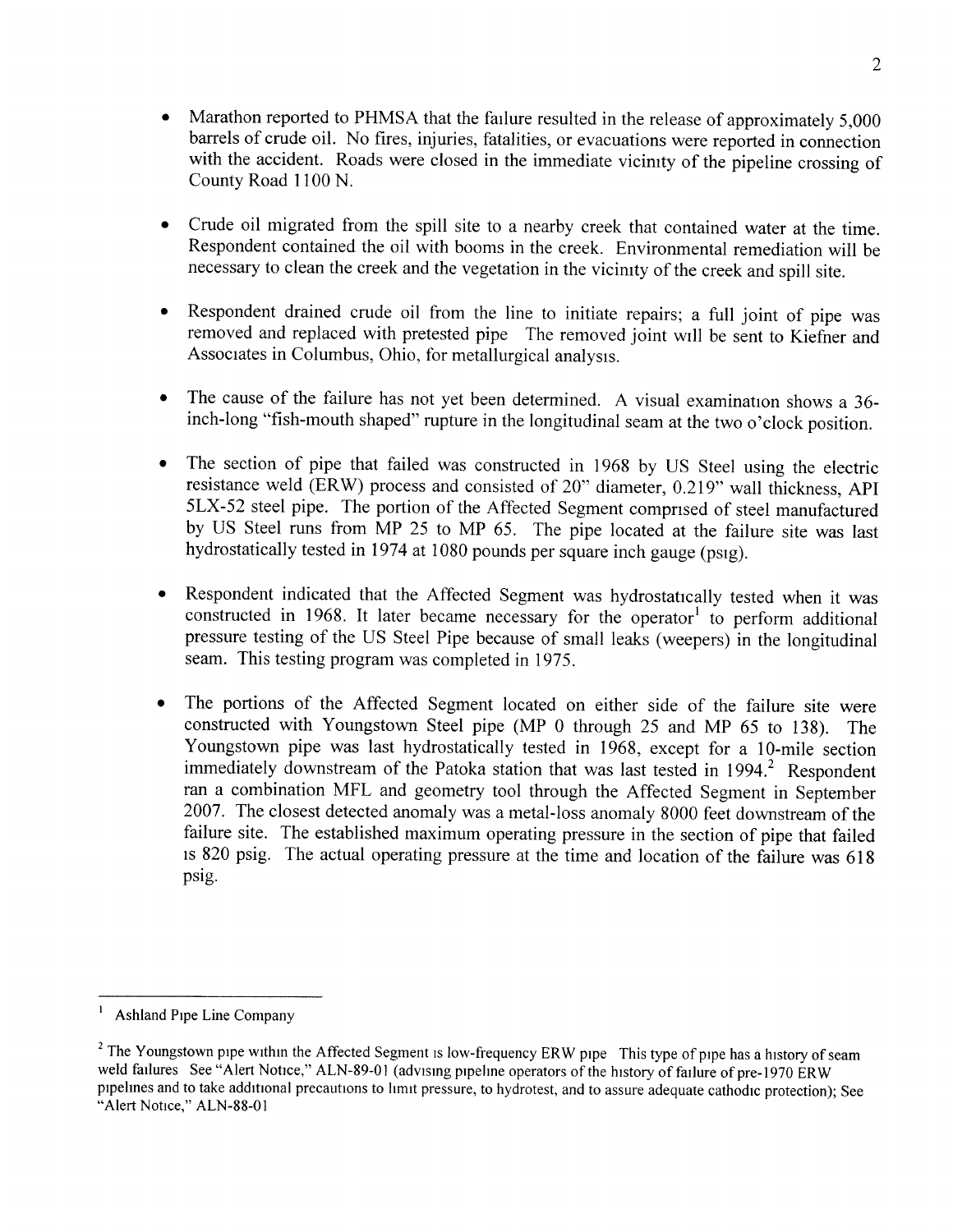- A hazardous facility order (now known as a corrective action order) was issued by the Research and Special Programs Administration, the predecessor agency of PHMSA, in May 1993, after a release of 4,750 barrels of crude oil on the Affected Segment near the Patoka, Illinois, pump station.<sup>3</sup> The release was the result of a 54-inch failure along the seam weld.
- The Affected Segment originates in Patoka, Illmois (MP 0) and runs through Marion, Wayne, Edwards, and Wabash Counties in Illinois and through Gibson, Posey, Vanderburgh, Warrick, and Spencer Counties in Indiana; the line terminates at Owensboro in Daviess County, Kentucky. The failure site is in an area deemed an unusually sensitive area (USA) because of the need to protect a local drinking water resource.<sup>4</sup> However, there is no information that drinking water resources were impacted by the August 10 failure. Areas deemed USAs are considered high consequence areas (HCAs) under 49 C.F.R. Part  $195.<sup>5</sup>$
- <sup>~</sup>A review of National Pipeline Mapping System (NPMS) data indicates that the Affected Segment runs through drinkmg water and ecological HCAs. It also passes through woodlands, wetlands, creeks, and rivers, including the Wabash River at the Illinois-Indiana border, and the commercially navigable Ohio River near Owensboro, Kentucky. The segment also passes through high-population areas of Evansville, Indiana, and Owensboro, Kentucky.
- <sup>~</sup>The Affected Segment was returned to operation late on August 12, 2008, at reduced operating pressures to ensure public safety. The reduced operating pressures do not exceed those listed in the Required Corrective Action section of this document.

# Determination of Necessity for Corrective Action Order and Right to Hearing

Section 60112 of Title 49, United States Code, provides for the issuance of a Corrective Action Order, after reasonable notice and the opportunity for a hearing, requiring corrective action, which may include the suspended or restricted use of a pipeline facility, physical inspection, testing, repair, replacement, or other action, as appropriate. The basis for making the determination that a pipeline facility is hazardous, requiring corrective action, is set forth both in the above-referenced statute and 49 C.F R.  $\S$  190.233, a copy of which is enclosed.

Section 60112 of Title 49, and the regulations promulgated thereunder, provide for the issuance of a Corrective Action Order without prior opportunity for notice and hearing upon a finding that failure to issue the Order expeditiously will likely result in serious harm to life, property, or the environment.

In the Matter of Ashland Pipe Line Company Hazardous Facility Order, CPF No 33508-H (May 5, 1993), In the Matter of Ashland Pipe Line Company, Amendment to Hazardous Facility Order, CPF No 33508-H (Dec 7, 1994)

 $^{4}$  See 49 C F R § 195 6

<sup>&</sup>lt;sup>5</sup> See 49 C F R § 195 450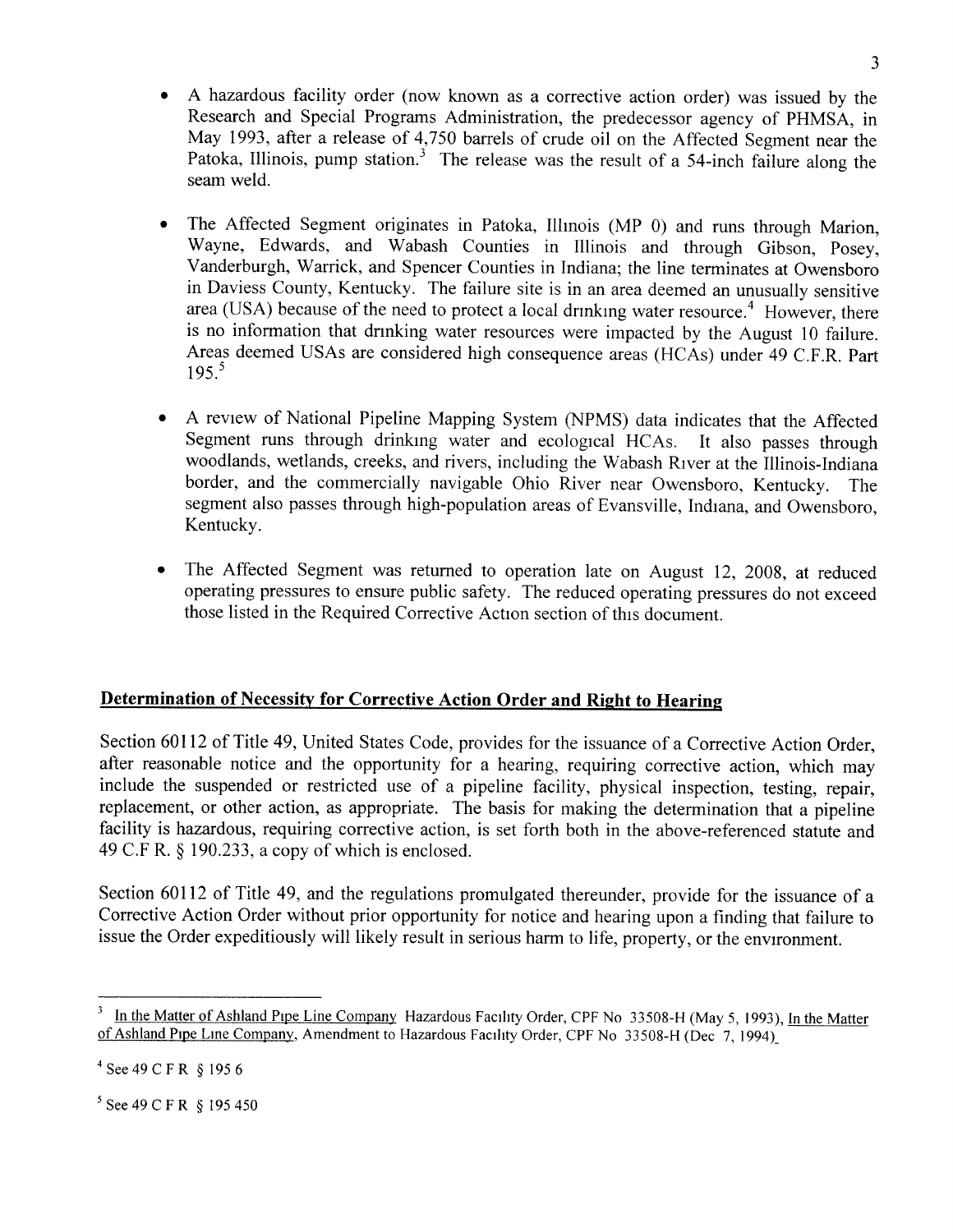In such cases, an opportunity for a hearing will be provided as soon as practicable after the issuance of the Order.

After evaluating the foregoing prelimmary findings of fact, I find that continued operation of the Affected Segment without corrective measures would be hazardous to life, property, and the environment. I have considered the physical characteristics of the pipe, including the fact that the Affected Segment was constructed prior to 1970 using pipe manufactured by the ERW method. In 1993, the Affected Segment suffered a significant failure Following construction in 1968, the US Steel pipe experienced longitudinal small leakage issues.

I have also considered the fact that the cause of the current failure is unknown and that other similar anomalies may exist that could grow to a critical size under normal operating conditions. I have considered the aspects of the geographical area in which the Affected Segment is located, the amount of product released in the most recent failure, and the fact that it occurred in an USA and HCA and could affect public drinking water resources. It also crosses waterways such as wetlands, creeks, and rivers, including the Wabash River at the Illinois-Indiana border and the commercially navigable Ohio<br>River near Owensboro, Kentucky. The segment also passes through high-population areas of The segment also passes through high-population areas of Evansville, Indiana, and Owensboro, Kentucky.

Accordingly, upon consideration of all the circumstances surrounding the August 10 failure, including the pipe's ERW method of construction, the proximity of the pipelme to HCAs, waterways, and highpopulation areas, the hazardous nature of the crude oil being transported, the fact that the failure occurred below the MOP, and the ongoing investigation to determine the cause of the failure, I hereby find that continued operation of the facility is or would be hazardous to life, property, and the environment unless certain corrective actions are taken. I further find that a failure to expeditiously issue this Order requiring immediate corrective action would result in the likelihood of serious harm to life, property, or the environment.

Accordingly, this Corrective Action Order mandating immediate corrective action is issued without prior notice and opportunity for a hearing. The terms and conditions of this Order shall be effective upon receipt.

Within 10 days of receipt of this Order, Respondent may request a hearing, to be held as soon as practicable, by notifying the Associate Administrator for Pipelme Safety in writing, with a copy to the Director, Central Region, PHMSA. If a hearing is requested, it will be held telephonically or in-person in Kansas City, Missouri, or Washington, D.C., on a date that is mutually convenient to PHMSA and Respondent.

After receiving and analyzing additional data in the course of this investigation, PHMSA may identify other corrective measures that need to be taken, In that event, Respondent will be notified of any additional measures required and amendment of this Order will be considered. To the extent consistent with safety, Respondent will be afforded notice and an opportunity for a hearing prior to the imposition of any additional corrective measures.

#### **Required Corrective Action**

Pursuant to 49 U S.C. § 60112, I hereby order Marathon Pipe Line, LLC, to immediately take the following corrective actions with respect to the Affected Segment: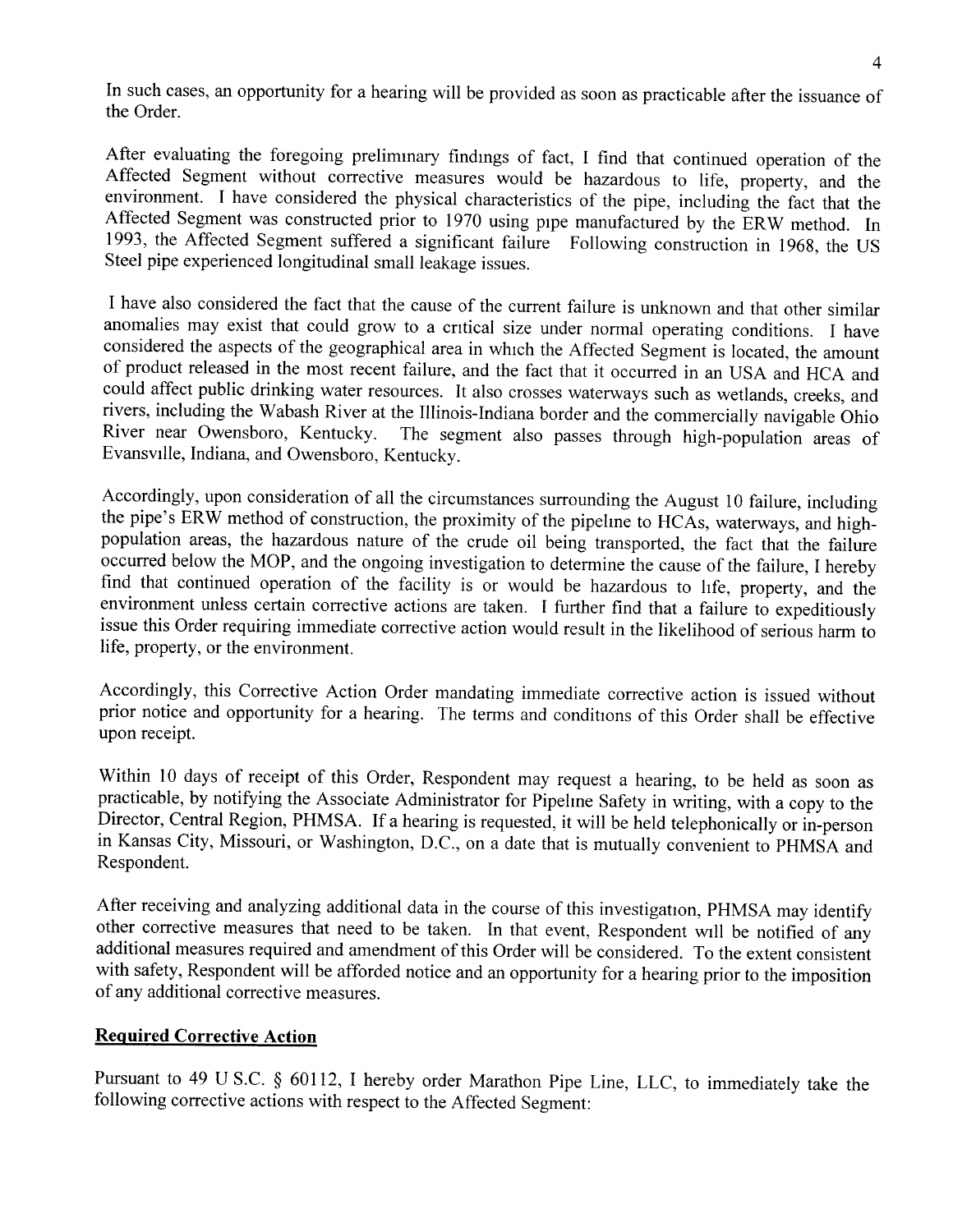1. The operating pressure on the Affected Segment shall not exceed 80 percent of the actual operating pressure in effect immediately prior to the August 10, 2008 failure. Specifically, the operating pressures shall not exceed the following values at the sites listed below:

Failure site: 494 psig Patoka Pump Station discharge 634 psig Johnsonville Pump Station discharge: 600 psig Albion Pump Station discharge: 628 psig Daylight Pump Station discharge: 560 psig<sup>6</sup>

These pressure restrictions will remain in effect until written approval to increase the pressure or to return the pipeline to its pre-failure operating pressure is obtained from the Director, Central Region, PHMSA (Director), as set forth in Item 9 below. If the results of any action undertaken pursuant to this Order necessitate a reduction in the allowable operating pressure permitted by this Order, Respondent must further reduce the allowable operating pressure accordingly.

- 2. Within 45 days of receipt of this Order, complete mechanical and metallurgical testing and failure analysis of the failed pipe. The testing and analysis shall be completed as follows:
	- (A) When handling and transportmg the failed pipe section and other evidence from the failure site, document the chain of custody;
	- (B) Obtain the Director's prior approval of the mechanical and metallurgical testing protocols;
	- (C) Prior to commencing the mechanical and metallurgical testing, provide the Director with the scheduled date, time, and location of the testmg in order to allow a PHMSA representative to witness the testing; and
	- (D) Ensure that the testing laboratory distributes all resulting reports, whether draft or final, to the Director at the same time they are made available to Respondent.
- 3. Within 60 days of receipt of this Order, perform an analysis to determine the continued adequacy of the aforementioned pressure restrictions The analysis shall consider all relevant factors including, but not limited to, pipe material properties, results of metallurgical examinations, operating pressure cycles, and the results of previous tests and inspections, to maintain an adequate safety margin for defects similar to the one that resulted in the failure on August 10, 2008. If such analysis determines that further restrictions are necessary, Marathon shall take them and promptly notify the Director
- 4. Within 60 days of receipt of this Order, develop and submit to the Director for prior approval a written remedial work plan, including corrective measures, in order to confirm and ensure the integrity of the Affected Segment and fully address all known or suspected factors that caused

Although the Daylight Pump Station was not operating at the time of failure, the above-hsted pressure is 80% of the highest operating pressure experienced 60 days prior to August 10, 2008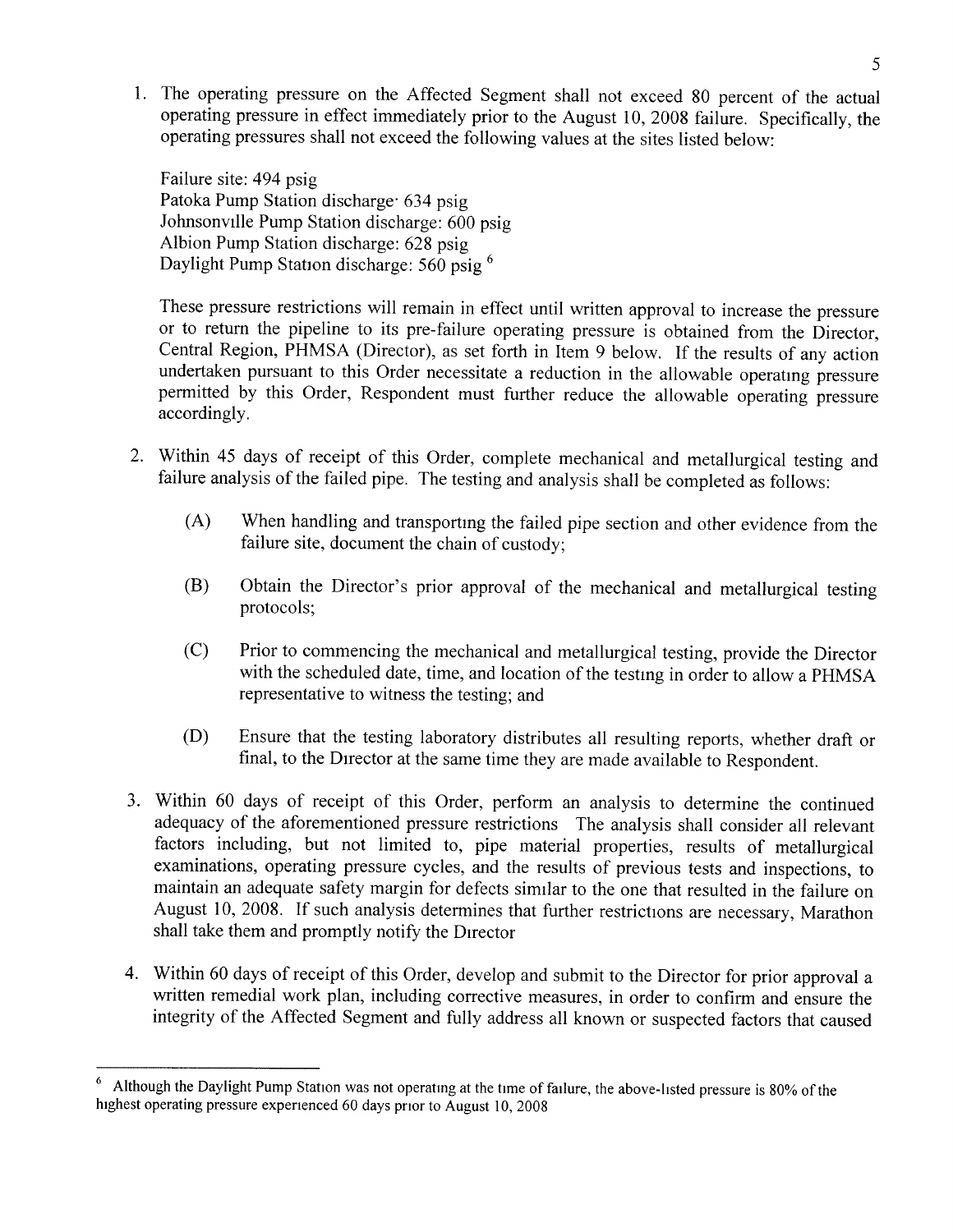or contributed to the August 10, 2008 failure. The remedial work plan must include, as applicable:

- (A) The integration of the information developed from the actions required by Item <sup>2</sup> above with any relevant information about the pipeline system, including: previous failure investigations, leak history, repair records, corrosion control/cathodic protection records, internal inspections, hydrostatic testing, changes in pressure cycling, operating procedures, and other relevant operating data for the purpose of performing a comprehensive analysis of the available information associated with the factors that caused or contributed to the failure;
- (B) The performance of field testing, inspections, and evaluations to determine whether and to what extent the conditions associated with the failure, or any other integritythreatening conditions, are present elsewhere on the affected pipeline. Include a detailed description of the criteria to be used for the evaluation and prioritization of any integrity threats/anomalies that are identified. Make the results of the any integrity threats/anomalies that are identified. inspections, field excavations, and evaluations available to PHMSA;
- (C) The performance of repairs or other corrective measures that fully remediate the condition(s) associated with the Affected Segment's failure and any other integritythreatenmg condition everywhere along the Affected Segment where such conditions are identified by the evaluation process. Include a detailed description of the repair criteria and method(s) to be used in undertaking any repairs or other remedial actions;
- (D) Provisions for continuing long-term periodic testing and integrity verification measures to ensure the ongoing safe operation of the pipeline considering the results of the analyses, inspections, and corrective measures undertaken pursuant to this Order; and
- (E) A proposed schedule for completion of the actions required by paragraphs (A) through (D) of this Item.
- 5. The remedial work plan shall be incorporated into this Order and revised as necessary to incorporate new information obtained during the failure investigation and remedial activities undertaken pursuant to this Order. Submit any such plan revisions to the Director for prior approval. The Director may approve plan elements incrementally.
- 6, Implement the work plan as approved by the Director, including any revisions to the plan.
- Submit quarterly reports to the Director that (1) include available data and results of the  $7.$ testing and evaluations required by this Order; and (2) describe the progress of the repairs and other remedial actions being undertaken. The first quarterly report shall be due September 30, 2008.
- 8. Maintain documentation of the costs associated with implementation of this Corrective Action Order. Include in each quarterly report submitted pursuant to Item 7, the to-date total costs associated with (1) studies, analyses, assessments, testing, and preparation and